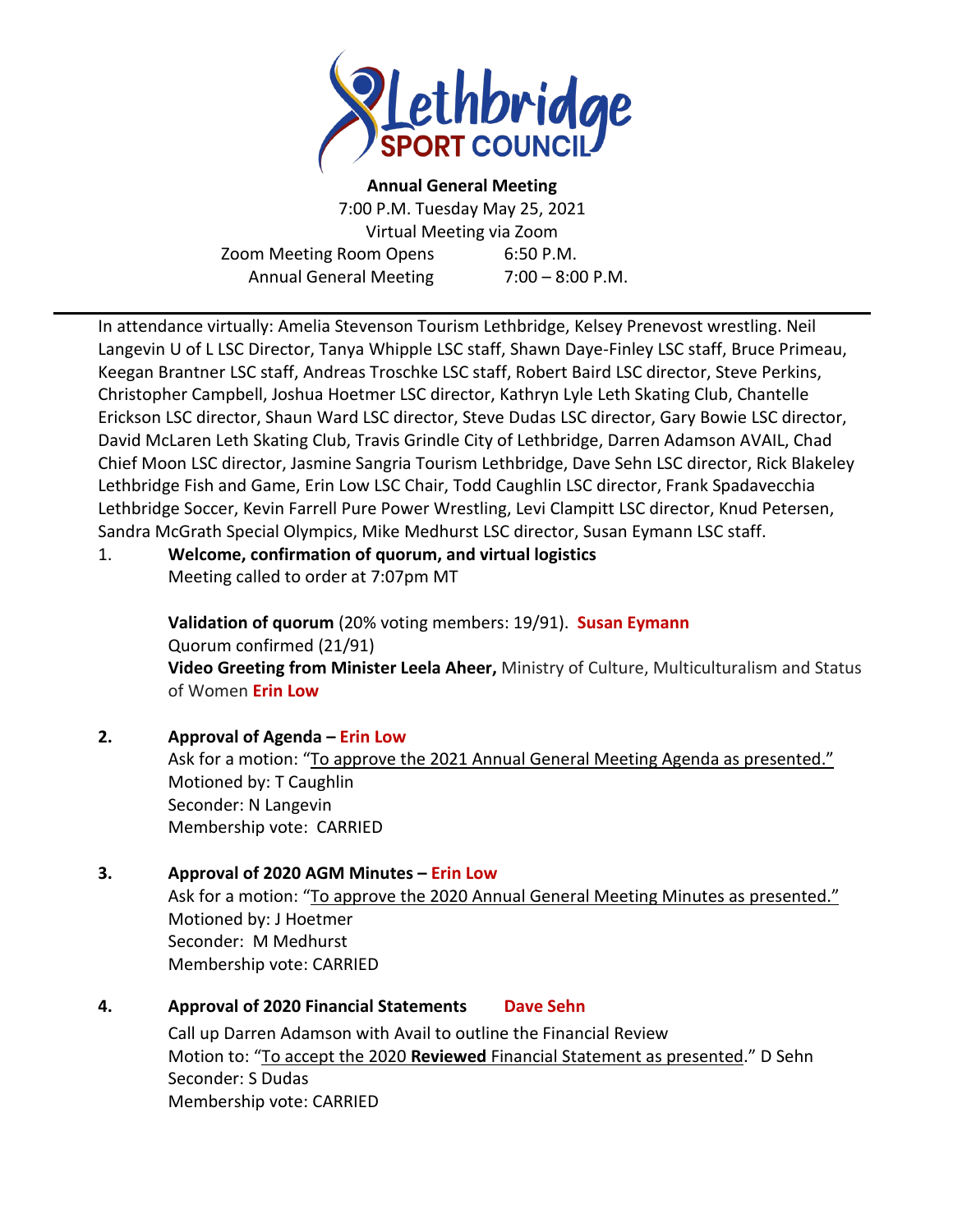# **5. Nomination of the 2021 Reviewers/Auditors Dave Sehn**

Motion: "To approve Avail Chartered Accountants, as the auditor (to complete a review) for 2021." Seconder: R Baird Membership vote: CARRIED

# **6. Annual Report – Erin Low and Susan Eymann**

Refer to the 2020 Annual Report

– Erin provided Chair Report; Susan Eymann provide Executive Director Report

Ask for a motion to "Accept 2020 Annual Reports as presented". Motioned by: T Caughlin Seconder: G Bowie Membership vote: CARRIED

# **7. Proposed Bylaw Changes (Please see below, page 2) Erin Low**

- 1) Article 5.1 Currently Reads: The Lethbridge Sport Council shall hold an Annual General Meeting within 180 days of the fiscal year end of the Lethbridge Sport Council, in Lethbridge, Alberta, Canada. The Board of Directors will set the day, time and place of the Annual General Meeting, and issue a notice of said meeting. Proposed Amendment: The Lethbridge Sport Council shall hold, **either virtually or inperson**, an Annual General Meeting within 180 days of the fiscal year end of the Lethbridge Sport Council, in Lethbridge, Alberta, Canada. The Board of Directors will set the day, time, and place of the Annual General Meeting, and issue a notice of said meeting.
- 2) Article 5.2 Currently reads: Special General Meeting of the Lethbridge Sport Council**.** A special meeting shall be called at any time. Proposed Amendment: Special General Meeting of the Lethbridge Sport Council. A special meeting shall be called, **either virtually or in-person**, at any time.
- 3) Article 6.1.6.1 Currently reads: The Board of Directors holds a minimum of six (6) regularly scheduled Board of Director Meetings a year. Proposed Amendment: The Board of Directors holds, **either virtually or in-person**, a minimum of six (6) regularly scheduled Board of Director Meetings a year.
- 4) Article 6.1.6.4 Currently reads: The presence of eight (8) voting Directors at any regular Board of Directors Meeting constitutes a quorum. Proposed Amendment: The **attendance of 51% of voting** Directors at any regular Board of Directors Meeting constitutes a quorum.
- 5) Article 6.4.3.2 Currently reads: The Committee Chair call committee meetings. Proposed Amendment: The Committee Chair call committee meetings, **either virtually or in-person.**

Ask for a "Motion to accept the five proposed bylaw changes." Motioned by: N Langevin Seconder: C Chief Moon Membership vote: CARRIED